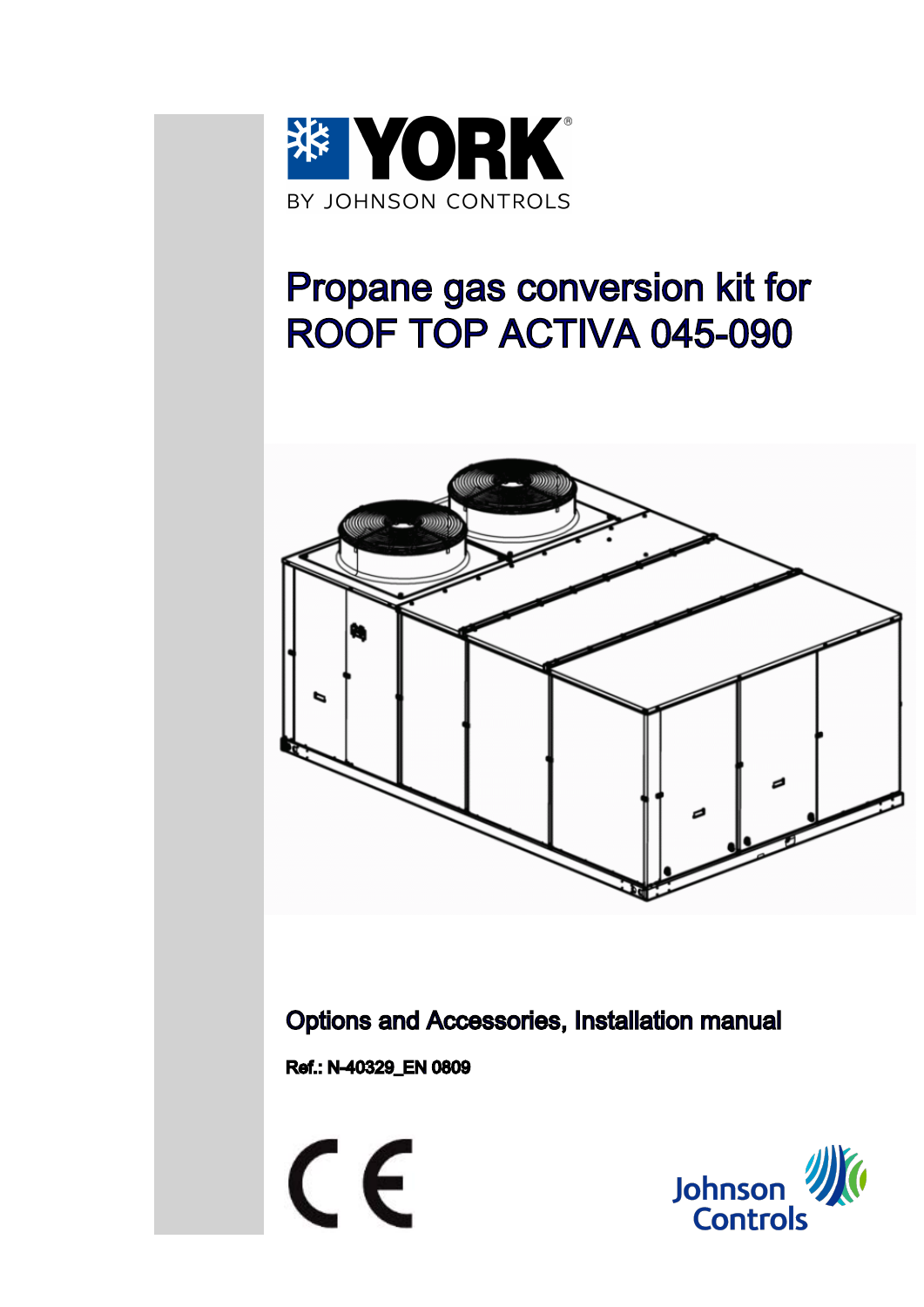

## Index

| $1 \quad \blacksquare$ |  |
|------------------------|--|
|                        |  |
|                        |  |
| 1.3                    |  |
| 1.4                    |  |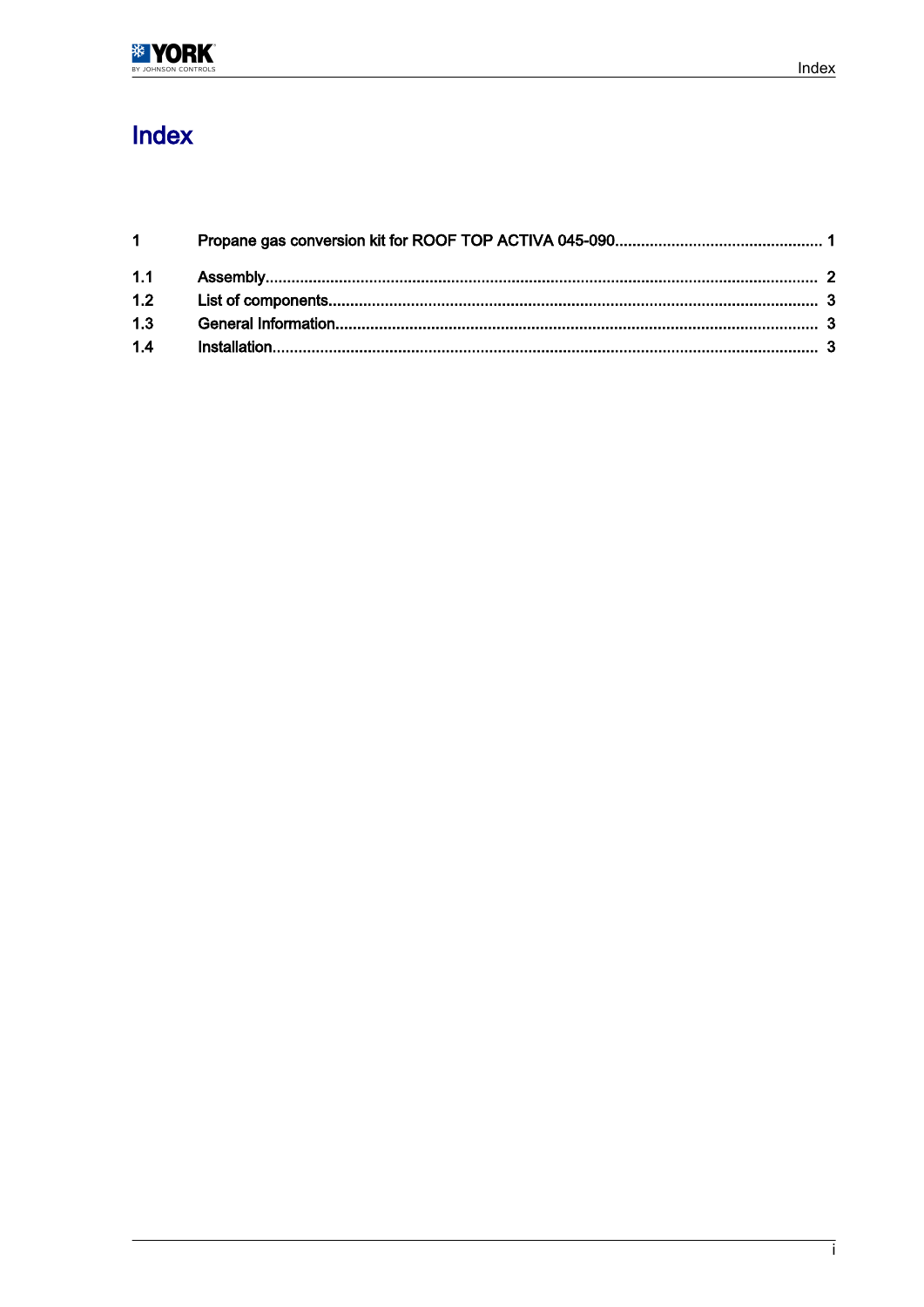1

# <span id="page-2-0"></span>Propane gas conversion kit for ROOF TOP ACTIVA 045-090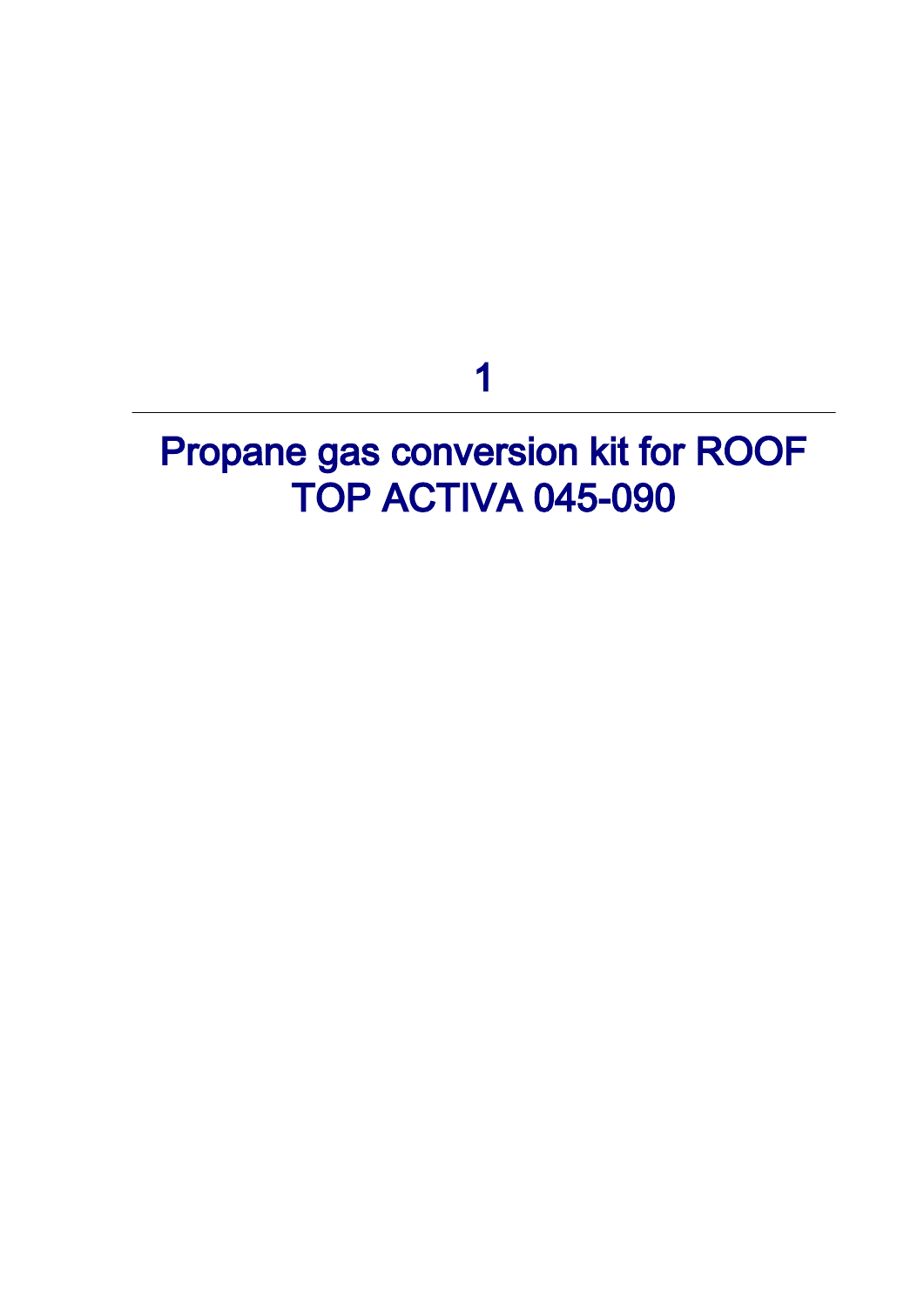

#### <span id="page-3-0"></span>Assembly

## 1.1 Assembly



- 1. Access panel (2 piece) 14. PTFE support
- 
- 3. Conversion label 16. Gas valve 2
- 5. Burner assembly 18. Burners (8)
- 
- 
- 
- 10. Main regulator (PBr) C. Burner injector
- 12. Pressure intake on supply manifold (on connection flange)
- 
- 
- 2. Rating plate 15. Gas valve 1
	-
	-
- 6. Burner 19. Gas pressure switch (on gas valve 1 only)
- 7. Pilot tube **A.** Set screws
- 8. Supply manifold **B.** Set screws for the supply manifolds
	-
	- D. Pilot injector
- 13. Ignition electrode E. Original gas hole label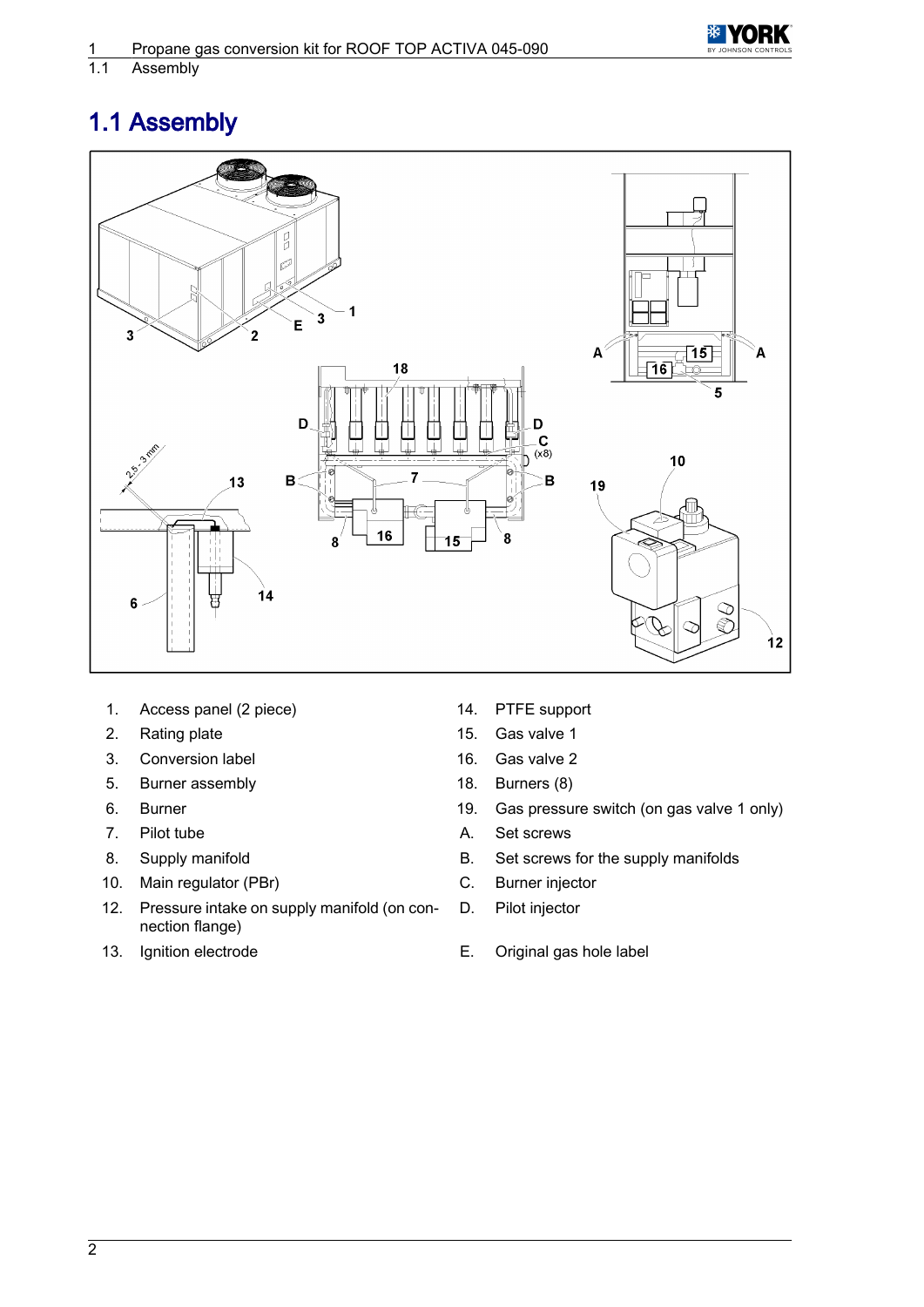<span id="page-4-0"></span>

### 1.2 List of components

This accessory consists of the components indicated in the table.

| ltem                                                   | <b>Description</b>               | Qty. |  |  |
|--------------------------------------------------------|----------------------------------|------|--|--|
|                                                        | Burner injector no. 49 (1.85 mm) |      |  |  |
|                                                        | Pilot injector no. 76 (0.51 mm)  |      |  |  |
|                                                        | <b>Conversion label</b>          |      |  |  |
|                                                        | Thread sealant                   |      |  |  |
| 5.                                                     | Installation instructions        |      |  |  |
| Propane gas conversion kit for ROOF TOP ACTIVA 045-090 |                                  |      |  |  |

### 1.3 General Information

The ROOF TOP ACTIVA ARG-ARD units are factory-supplied to operate with natural gas. They can be transformed to run with propane gas using this conversion kit that is installed on site.

Recommended propane gas supply pressure: Minimum = 22 mbar

Maximum = 37 or 50 mbar

## **CAUTION**

- The gas valves on these units are only suitable for gas operating. Do not try to make them work with liquid hydrocarbons.
- • These installation instructions only cover the conversion of the unit to work with propane gas. For any other issue related to the installation, please use the installation manual or the technical information.

## 1.4 Installation

#### Burner conversion (before electricity and gas connection)

Remove the access panel to the heating section.

Disconnect the cables from the flame sensor, ignition electrode and gas valve.

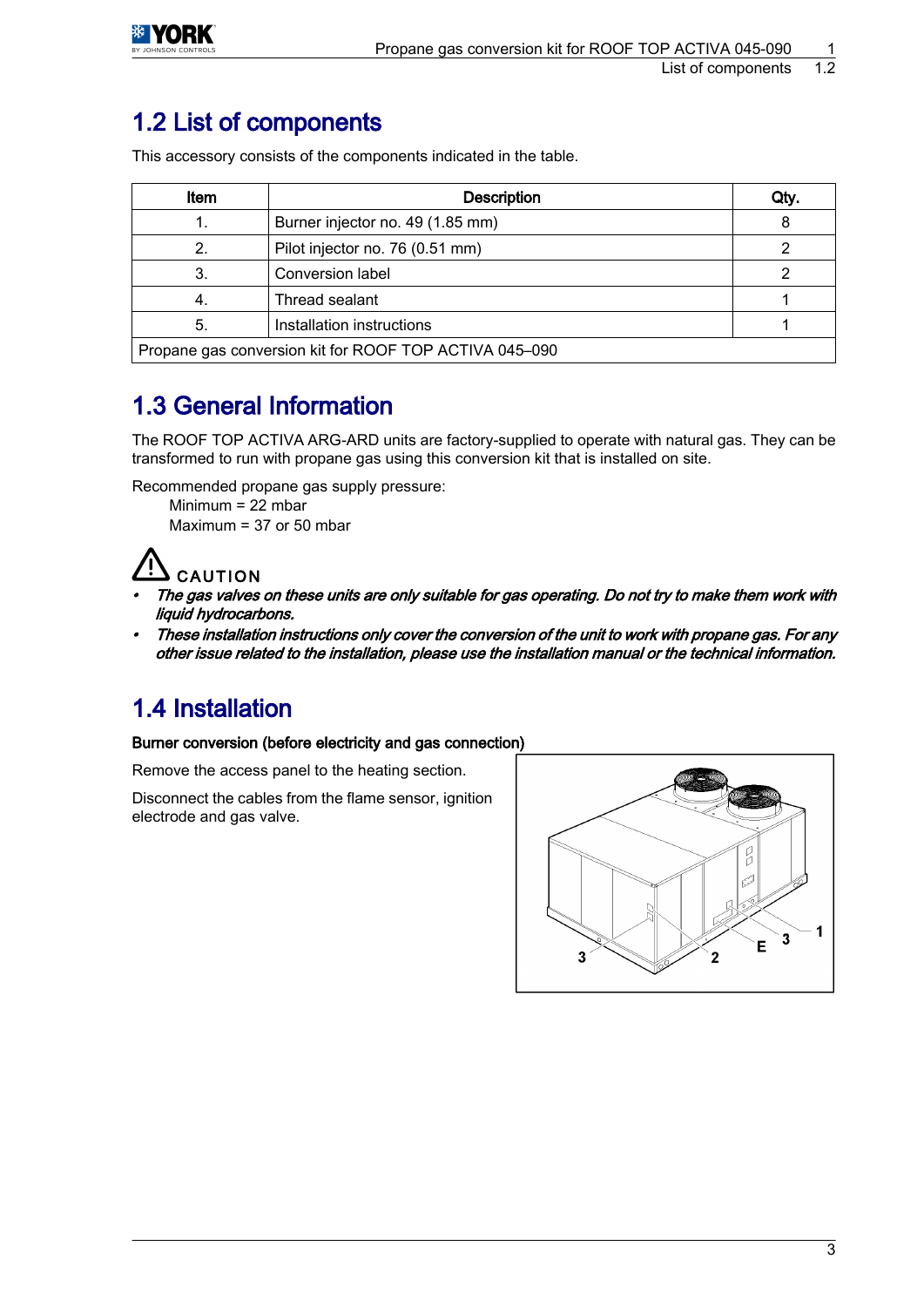

#### 1.4 Installation

Loosen the four set screws -A- from the burner assembly.

Pull the burner assembly out of the unit.



With the burner assembly out of the unit, loosen the screws -B- securing the position of both supply manifolds.

Carefully remove the valve/manifold assembly, pull‐ ing it back enough to be able to remove the burner injectors -C- (four on each manifold) and the two pilot injectors -D-.

Loosen the coupling connecting the pilot pipes to their injector -D-.

Remove and dispose of the original injectors and fit those supplied (ITEM 2) measuring 0.51 mm.

Remove and dispose of the burner injectors -C- on both supply manifolds (four on each manifold) and fit those supplied (ITEM 1) measuring 1.85 mm.

## **CAUTION**

- • Before fitting the injectors -C- and -D- as indicated above, apply the Loctite-542-type sealant supplied (ITEM 5) to all male threads.
- •To not apply to much sealant to prevent the injector hole from becoming blocked.

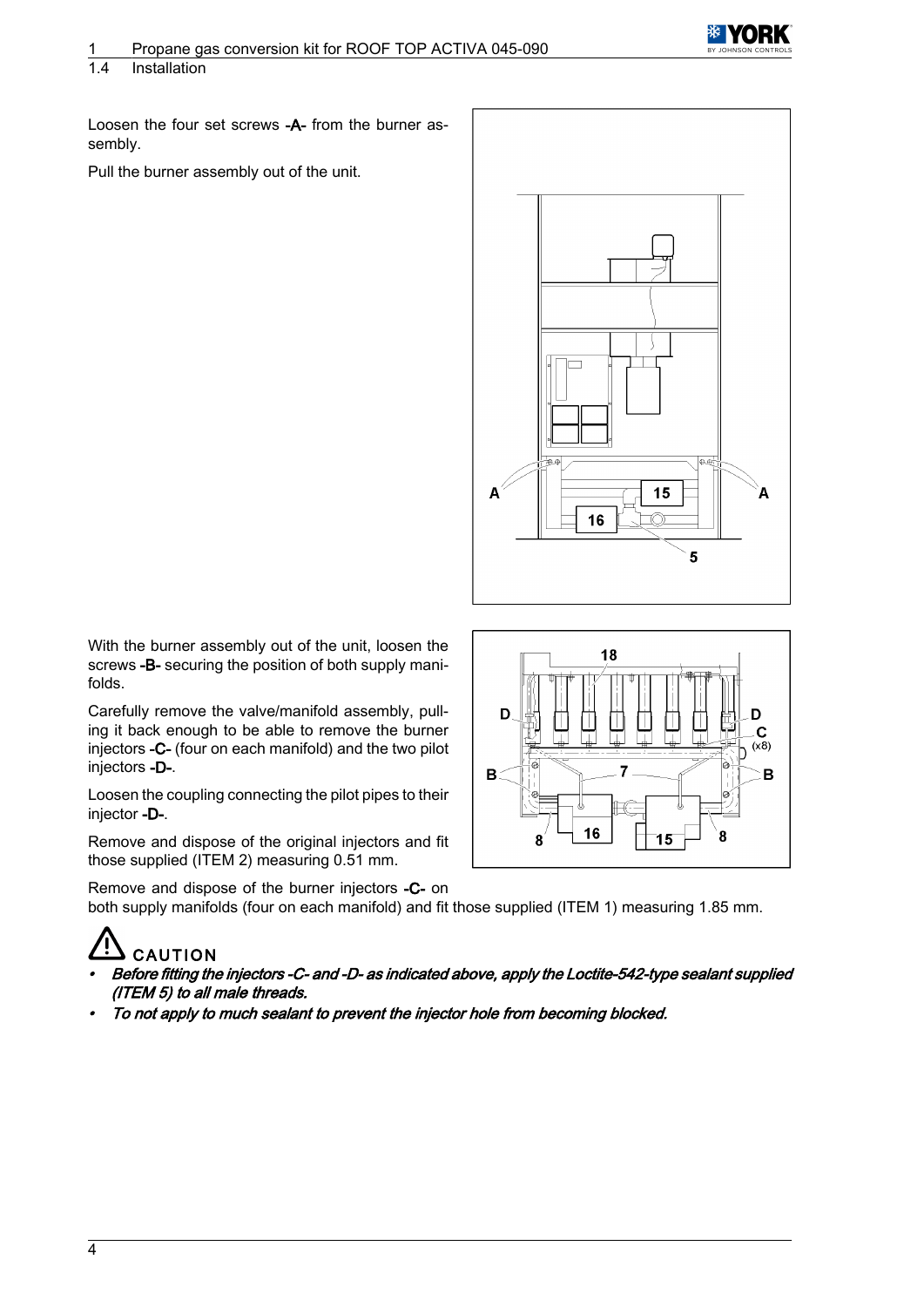

**Installation** 

**CAUTION** 

Check the alignment of all burners and the correct position of both ignition electrodes in relation to the outer burner.



Fit the burner assembly in its housing inside the unit, ensuring it is correctly supported on the guides at the bottom and securing it with the screws -A-.

Reconnect the flame sensor, ignition electrode and gas valve cables.